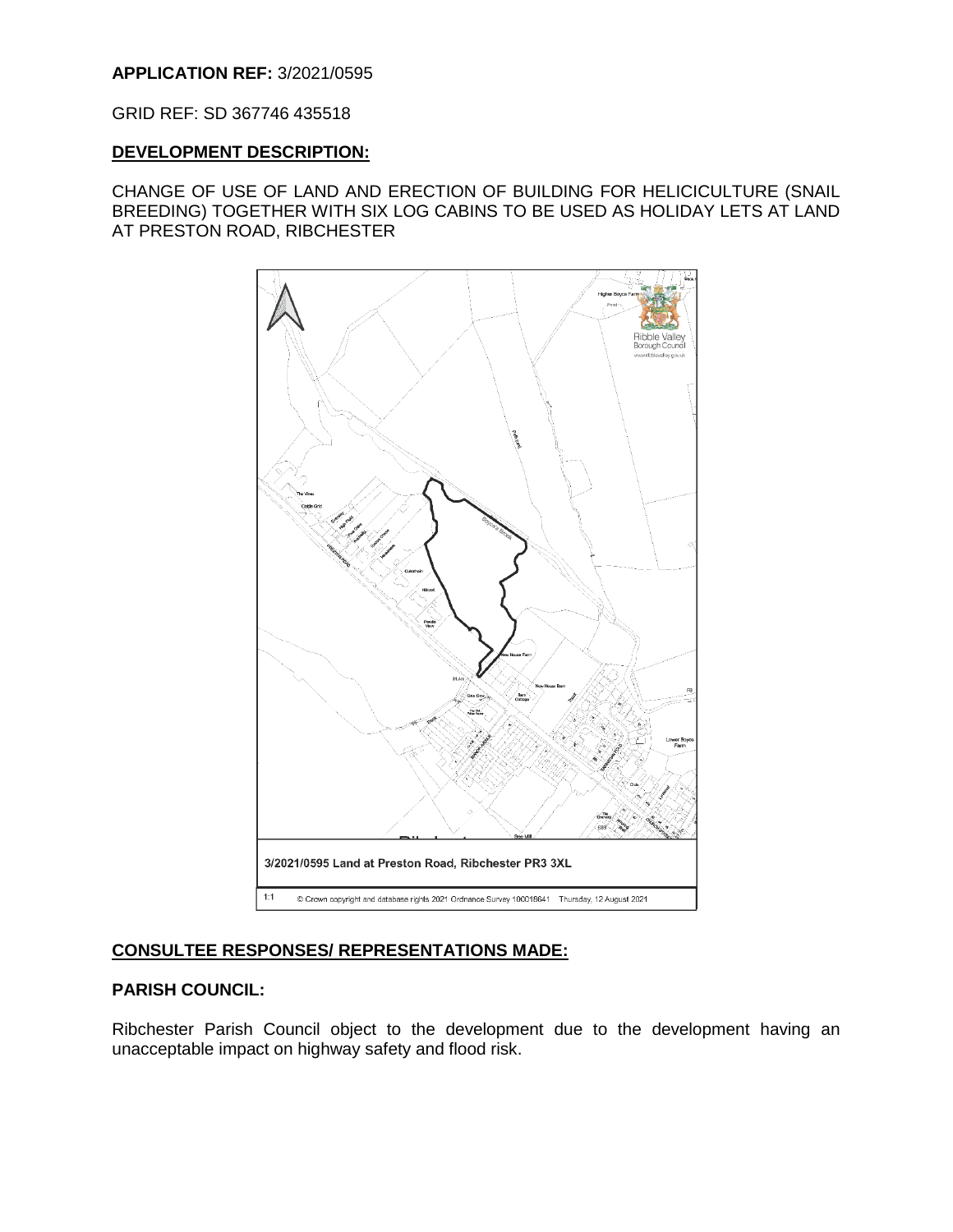## **ADDITIONAL REPRESENTATIONS:**

# **14 Letters of representation has been received with the following objections**

- Inaccuracies with application specifically in application form
- Risk of flooding even though site is moved outside of flood zones 2 and 3
- No demand for holiday lodges or snail farm
- Development will be an eyesore
- Noise from heliciculture business and holiday makers in the cabin
- Waste from business eventually contaminating the brook
- Disturbance to wildlife habitat
- Access unsafe
- Additional traffic causing safety issues as well as traffic noise disturbing residents on Ribchester Road.

## 1. **Site Description and Surrounding Area**

- 1.1 The proposed development site relates to land off Preston Road, Ribchester. The site is accessed off Preston Road between New House Farm and land to the East of Pendle View. The development site has a site area of 6630 square metres and is currently used for agricultural purposes.
- 1.2 The application site falls adjacent to Flood Zones 2 and 3 and the north of the site borders Boyces Brook. FP 49 is also adjacent to the site.
- 1.3 The application is a resubmission of a previously refused application which was refused on lack of information. The reason for refusal was:

'Insufficient information has been provided in so far that the applicant has failed to demonstrate that there are no reasonably available sites appropriate for the proposed development in areas with a lower probability of flooding'

1.4 This application proposes a new site outside of the Flood zones 2 and 3.

#### 2. **Proposed Development for which consent is sought**

2.1 The development proposes the change of use of land to be used for heliciculture which involves the installation of ground level breeding pens. The development also proposes the erection of a two-storey building providing a hibernation unit as well as space for demonstrations and office/storage space. In conjunction with the snail farm the development also proposes the erection of up to six holiday cabins.

#### 3. **Relevant Planning History**

- 3.1 3/2020/0940- Change of use of land and erection of building for heliciculture (snail breeding) together with six log cabins to be used as holiday lets. Resubmission of application 3/2020/0513- Refused
- 3.2 3/2020/0513- Change of use of land and erection of building for heliciculture (snail breeding) together with six log cabins to be used as holiday lets - Withdrawn

## 4. **Relevant Policies**

*Ribble Valley Core Strategy*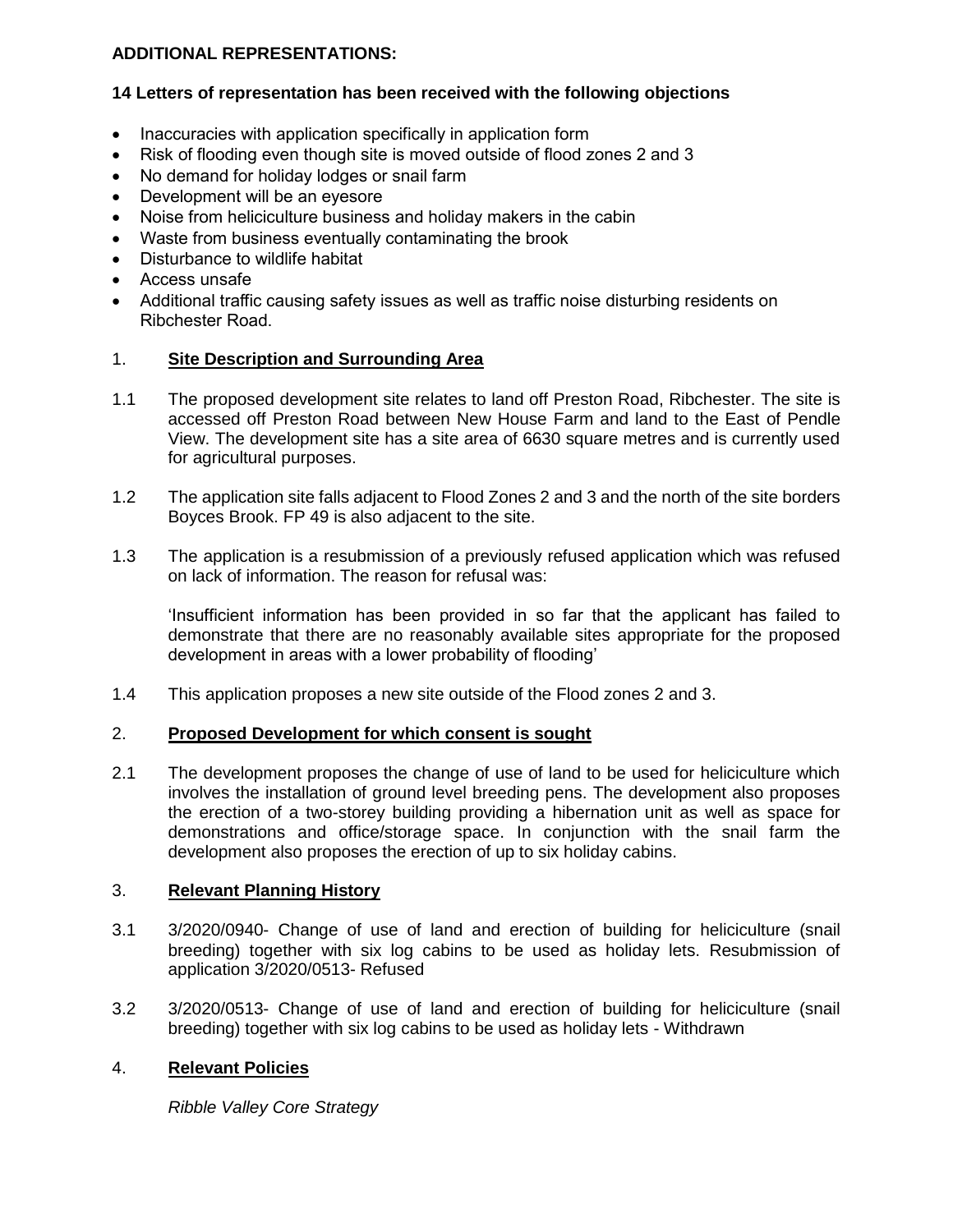Key Statement DS1 – Development Strategy Key Statement DS2 – Sustainable Development Key Statement DMI2 – Transport Considerations Key Statement EC1 – Business and Employment Development Key Statement EC3 – Visitor Economy

Policy DMG1 – General Considerations Policy DMG2 – Strategic Considerations Policy DMG3 – Transport & Mobility Policy DMH3 -Dwellings in the Open Countryside and AONB. Policy EN2 – Landscape Policy DME2 – Landscape & Townscape Protection Policy DMB3 – Recreation and Tourism Development. Policy DMB1 – Supporting Business Growth and Local Economy Policy DME6 – Water Management

National Planning Policy Framework (NPPF)

## 5. **Assessment of Proposed Development**

## 5.1 Proposed building for heliciculture:

- 5.1.1 The proposed building would serve the proposed heliciculture business and would provide internal space for displays, demonstrations and lectures as well additional space required by the business.
- 5.1.2 DMG2 of the Core Strategy states that within tier 2 villages and outside defined settlements area of development must meet at least one of the following considerations.
	- 1. The development should be essential to the local economy or social well being of the area.
	- 2. The development is needed for the purposes of forestry or agriculture.
	- 3. The development is for local needs housing which meets an identified need and is secured as such.
	- 4. The development is for small scale tourism or recreational developments appropriate to a rural area.
	- 5. The development is for small-scale uses appropriate to a rural area where a local need or benefit can be demonstrated.
	- 6. The development is compatible with the enterprise zone designation.
- 5.1.3 The proposed development relates to a proposed small-scale development which would run educational courses for the local community as well as other visitors to the site. It is considered that as the proposed development relates to a small-scale use which will attract visitors to the area in principle the erection of a building is acceptable.
- 5.1.4 Within the open countryside development will be required to be in keeping with the character of the landscape and acknowledge the special qualities of the area by virtue of its size, design, use of materials, landscaping and siting. The proposed building will form an 'L' shape and will have a maximum length and width of 30.7m x 22.7m. The building will have a pitched roof measuring 4.6m at the eaves and 5.3m at the ridge. The building will have stone built dwarf walls with juniper green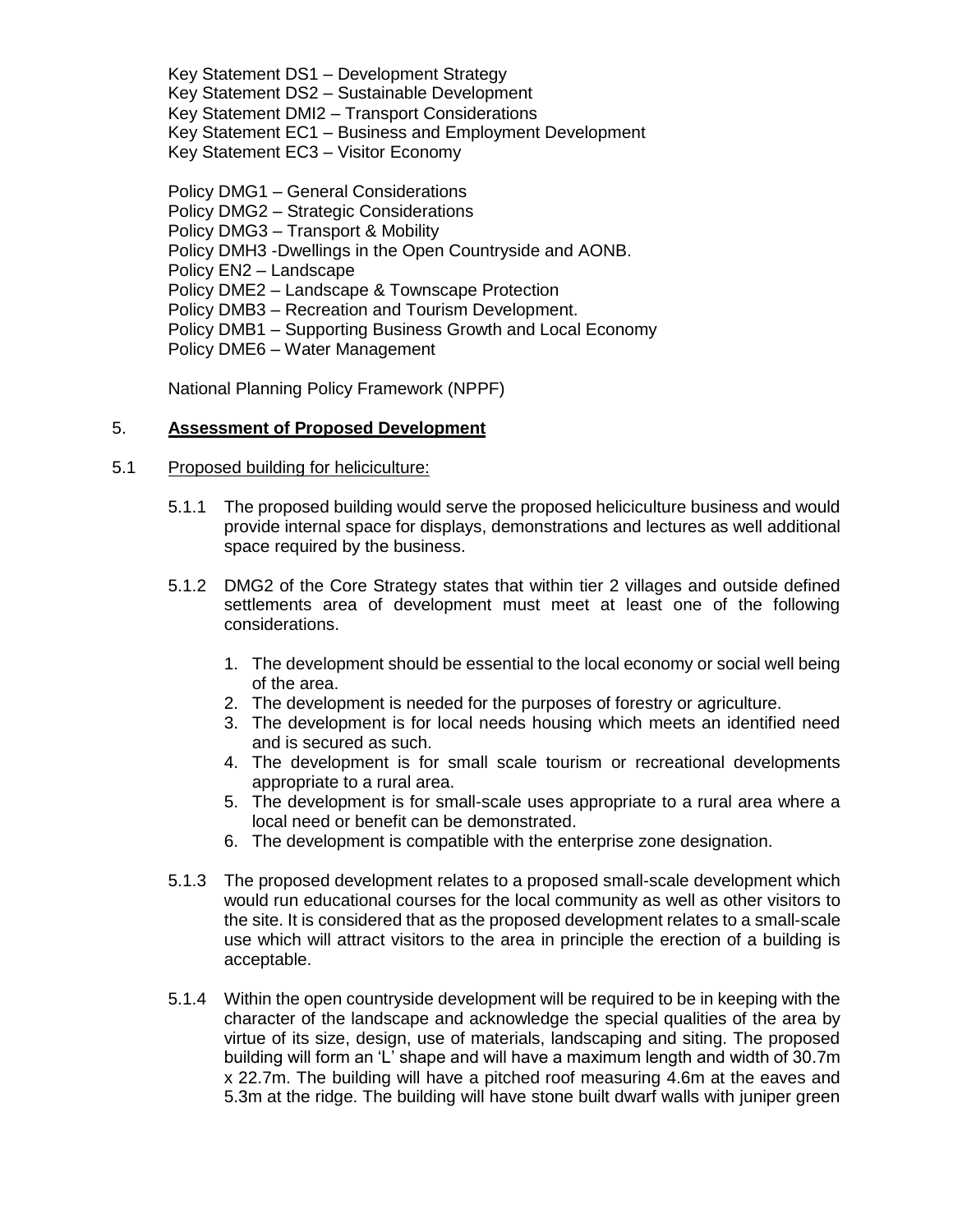steel cladding above and the roof will be surfaced with Goosewing grey roof sheeting. The proposed building will be sited approximately 100m from Ribchester Road therefore the building would not be a prominent feature and the proposed building materials ensure that the building remains in character with the rural nature of the area. When viewed from the land to the north of the site the building will be agricultural in appearance.

#### 5.2. Holiday Cabins:

- 5.2.1 The provision of additional visitor accommodation can be supported in principle, subject to compliance with the relevant Core Strategy requirements. Policy DMB3 states that new tourism development should be physically well related to an existing settlement, village or group of buildings, except where the proposed facilities are required in conjunction with a particular countryside attraction; be well located in relation to the highway network; should not undermine the visual qualities of the area and should not introduce new built form into areas largely devoid of such development.
- 5.2.2 The proposed lodges would be located to the south of the proposed building and would share access off the private track that serves the land. Furthermore, they would be reasonably well-related to the proposed building at the site and the heliciculture farm that is considered a 'countryside attraction' as well as being well related to the existing village of Ribchester. In this regard it is considered that not development would not be isolated in the landscape and would be utilised in conjunction with the proposed rural enterprise.
- 5.2.3 Further to the above, Key Statement EC1 'Business and Employment Development' seeks to strengthen the wider rural economy. Considering this, the principle of development is acceptable, subject to an assessment of any associated landscape impacts.
- 5.2.4 Existing trees and hedgerows are present on the boundary to the south therefore the development site is well contained and reasonably screened from public view. Several trees are proposed to be retained and protected with appropriate tree fencing as well as the landscaping scheme proposing new tree planting. The cabins will measure 14m by 6.5m measuring 3.2m at the eaves and 4.3m at the ridge. The cabins will be faced will timber cladding with timber windows and doors. The proposed parking areas, bin stores are considered proportionate to the size of the scheme. The external lighting scheme is proposed to be low level lighting that would have an acceptable impact on the intrinsic nature of the countryside. A condition will be attached to any approval requiring details of the lighting scheme to be submitted to the council to ensure it has an acceptable relationship with the area. As such when considering the above it is not considered that the scale of development proposed would generate significant landscape impacts within the open countryside.

## 5.3 Impact Upon Residential Amenity:

5.3.1 The development site entrance falls adjacent to the boundary of two dwellings (Pendle View and Hillcrest), the closest holiday unit is approximately 15 metres from the rear boundary of Pendle View and 26m from Hillcrest. There are existing hedges between the development site and these neighbours and tree planting is also proposed to further screen the development site. These trees will also eventually act as a natural noise barrier that would help to contain any noise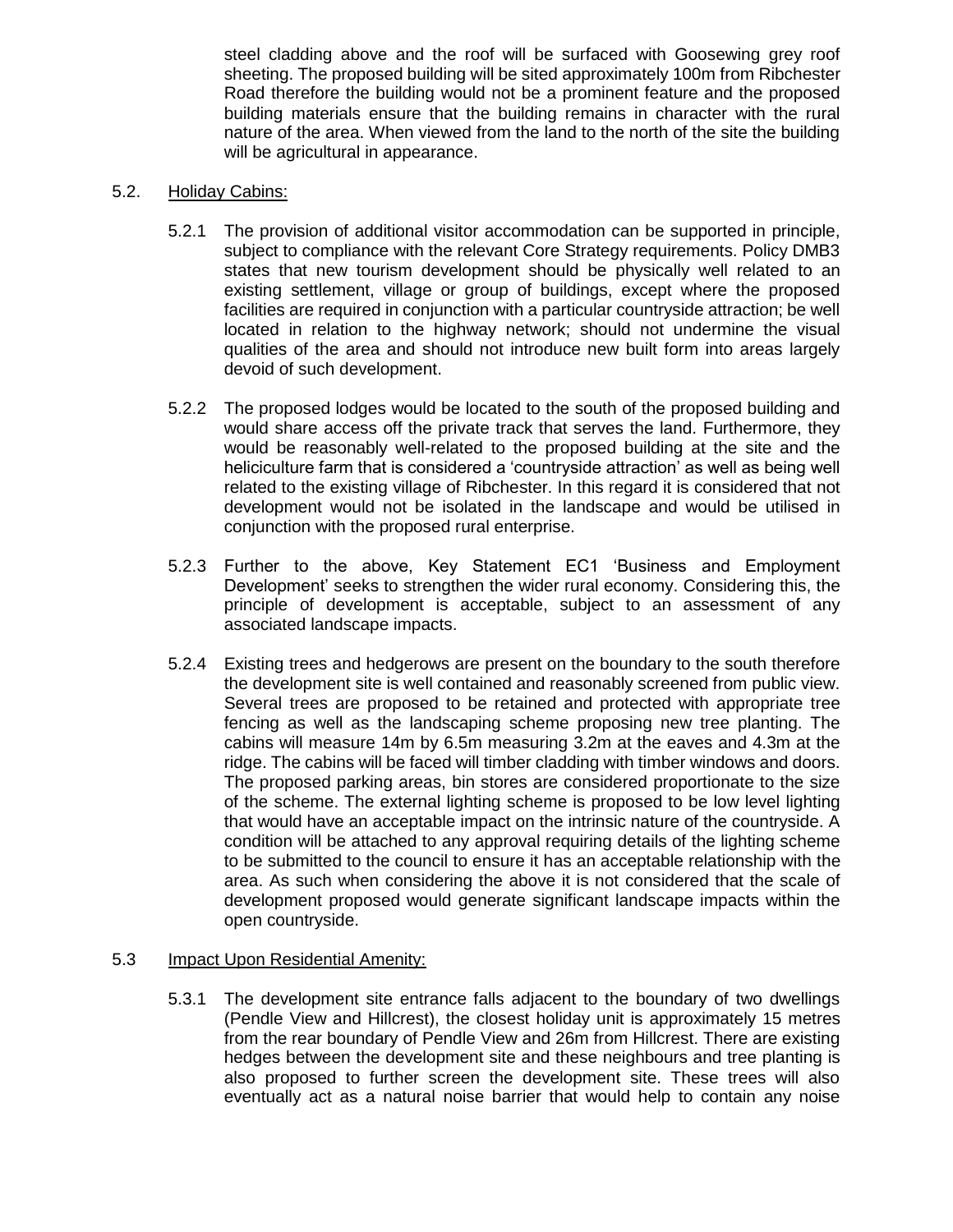created on the site. As such it considered that the proposed development would have limited impact on the residential amenity of neighbouring dwellings.

- 5.3.2 Concerns regarding noise nuisance have been considered when assessing the development. The Councils EHO has considered that the conditions relating to noise nuisance from the external plant and equipment and lighting be attached to any subsequent approval. Any excessive noise would be dealt with by the Councils Environment Health Team therefore the development could not be refused for this reason. The EHO also requested a condition relating to the dumping of snails.
- 5.3.4 The Council's EHO has confirmed that the proposed low level lighting will have an acceptable impact on nearby sensitive residential premises subject to the planting of trees and maintenance of such trees near the boundary of these properties.

#### 5.4 Wildlife/Trees:

- 5.4.1 A preliminary ecological appraisal dated June 2021 has been submitted with the development that concluded that proposed development has the potential to affect existing habitats on site. One invasive species has been identified that is recommended to be eradicated prior to commencement.
- 5.4.2 The survey confirms that the trees contained within the survey area are absent from bat roost suitability however any external lighting that exceeds current levels would have an impact on bats. The survey recommends areas of the site where lighting should be not proposed. Lighting is only proposed at the entrance to the site and adjacent to each log cabin and lighting the proposed car parking areas. The lights are directed away from the boundary. The survey highlights that any lighting may have a negative impact upon foraging/community bats. It is considered that the lighting proposed is the minimum required and that the bat enhancements recommended within the survey will be conditioned on any subsequent approval. Notwithstanding the above further details of the lighting will be required to be submitted.
- 5.4.3 The survey has assessed the impacts on other terrestrial mammals and birds. The survey recommends that any clearance works be undertaking outside of breeding season and that a precautionary approach shall be adopted when undertaking clearance works.
- 5.4.4 To compensate for the area of grass land that is being lost due to the development and to ensure biodiversity net gain it achieved it is considered that enhancement for birds and bats shall be incorporated into the development.
- 5.4.5 The proposed development will involve the removal of the category C trees that are at the entrance to the site. The removal of these would have minimal impact on the visual amenity of the area. An Arboricultural Impact Assessment has been submitted with the application and the Councils countryside officer has recommended that a condition be attached to the approval stating that all remaining trees shall be protected, and the protection should be carried out in strict accordance with the submitted appraisal. Notwithstanding this the development proposes to mitigate for the loss of these trees through the planting of a number of trees on the site.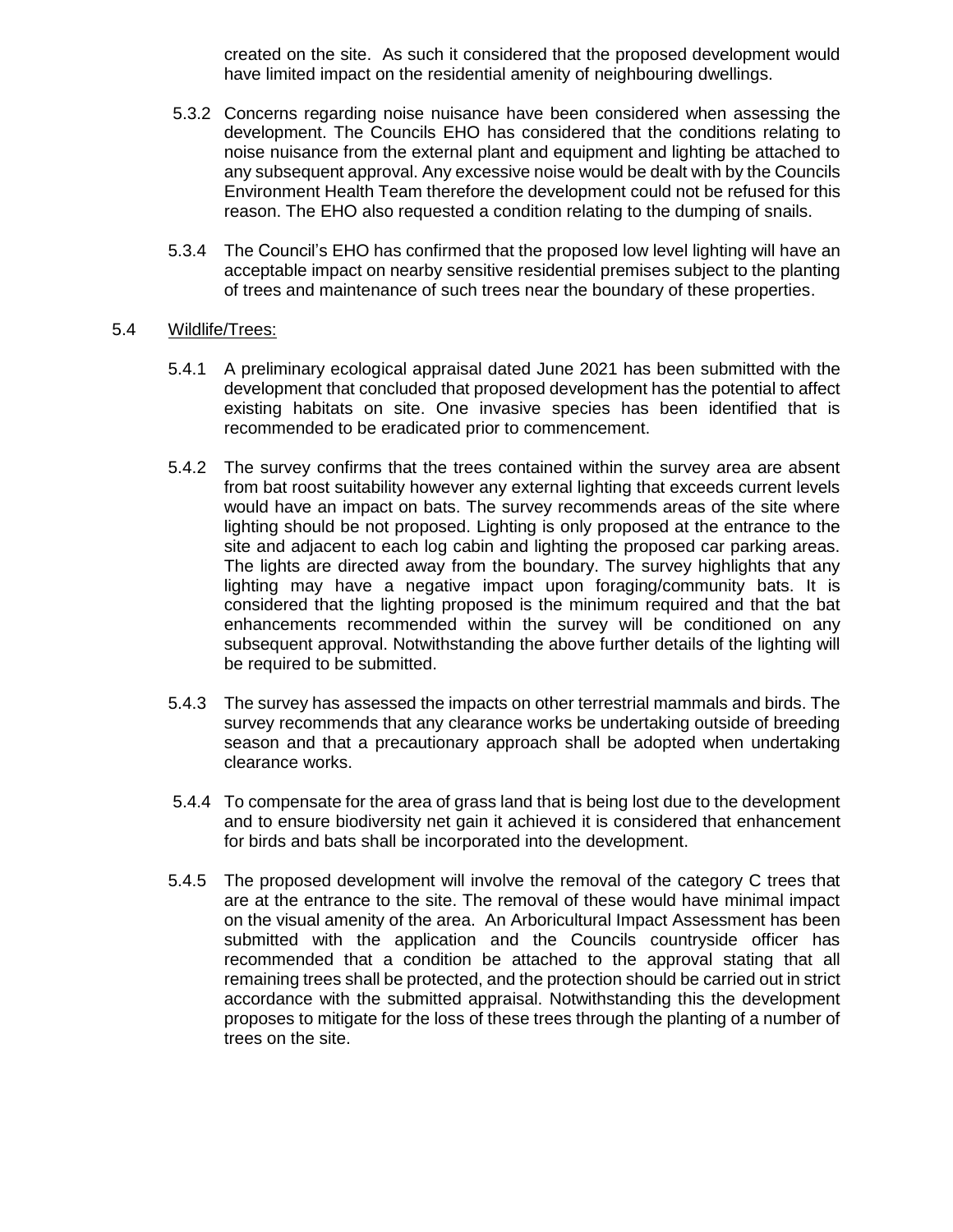## 5.5 Highways:

5.5.1 The development proposes to access the site off Preston Road. The highways engineer required further details to be submitted with regards to a visibility splay and access widening. The details were provided by the applicant's agent and the highways engineer confirmed that the proposed works are acceptable. Conditions will be attached to the permission for the access to be provided in accordance with the submitted details.

## 5.6 Flood Risk and Drainage:

- 5.6.1 The application proposes drainage details and United Utilities have been consulted on the scheme. The officer had no comments to make except for recommending conditions relating to the submission of a drainage scheme, foul drainage, Suds and Water Supply.
- 5.6.2 The application site falls adjacent to Flood Zones 2 and 3 therefore the Environment agency were consulted on the proposed scheme. The Environment Agency determined that they have no objection to the development as proposed and acknowledge that the new location of the development is a betterment in terms of flood risk, compared to that outlined in 3/2020/0940. Therefore, although a number of concerns have been raised by residents with regards to the risk of flooding in the area. The proposed development cannot be refused on these grounds.

# **UPDATE FOLLOWING 26TH AUGUST COMMITTEE**

This item was deferred at 26<sup>th</sup> August Committee, following members concerns about flood risk in Ribchester, for the applicant to provide further assurances that the development will not increase the risk of flood risk noting the issues with flooding in Ribchester.

In response to this the applicant has appointed Site Infrastructure Services Ltd to provide a drainage statement which has been uploaded onto the Councils website. The report includes the following points:

- The development site, although bounded by flood zone 2 and 3 is located wholly within Flood Zone 1 so has a low risk of fluvial flooding
- The EA's flood maps have been reviewed and these show that the area of the site being developed is in Flood Zone 1 and is considered to have a low risk of flooding, less than 1:1000 annual probability.
- The National Planning Practice Guidance sets out The Hierarchy of Drainage to promote the use of Sustainable Drainage Systems, by aligning modern drainage systems with natural water processes. The aim of the Hierarchy of Drainage is to drain surface water run-off as sustainable, and as reasonably practicable.
- The increase in infrastructure and the use of traditional drainage networks (pipes and culverts) are resulting in downstream flooding and a deterioration in water quality of controlled waters, due to foul sewer overflow. Therefore, sustainable drainage systems aim to alleviate these problems by storing or re-using surface water at the source. This decreases the flow rates to watercourses and improves water quality.
- SuDS designs control surface water run-off by closely resembling that of natural drainage. SuDS features include the use of soakaways, swales, ponds, etc
- As stated in the National Planning Practice Guidance, the aim should be to discharge surface water run-off as high up the drainage hierarchy, as reasonably practicable: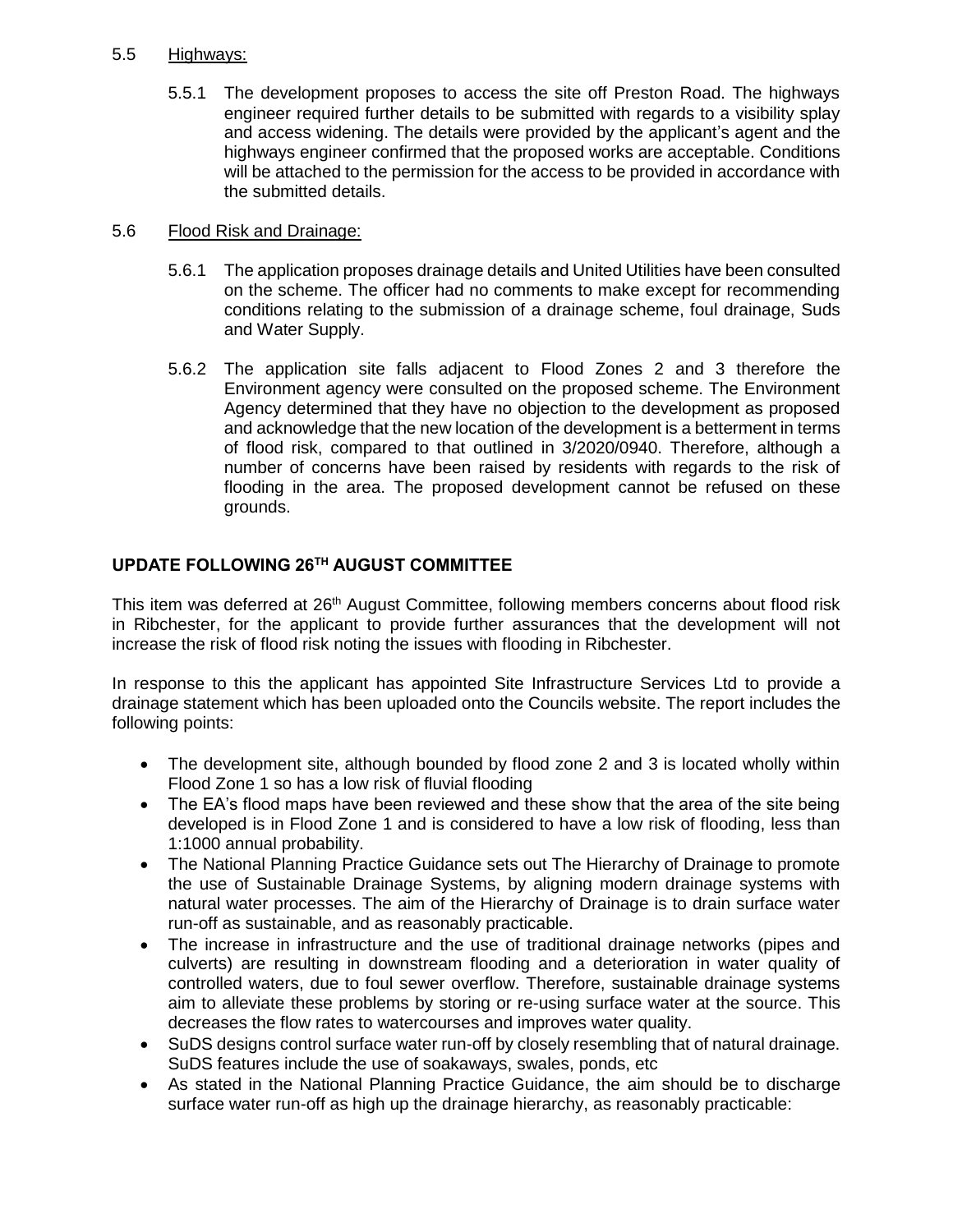1. Into the ground (infiltration)

2. To a surface water body (option being utilised on this proposed development)

3. To a surface water sewer, highway drain, or another drainage system

- 4. To a combined sewer
- To ensure no increased flood risk to offsite land and development, disposal of surface water to the ground is encouraged and runoff volumes will be reduced through the SuDS management train where ground conditions permit. Where ground conditions are unsuitable, a discharge to an open water body / sewer will be necessary with rates restricted to the existing site

# *DRAINAGE STRATEGY Surface Water (SW)*

- Unfortunately, infiltration isn't considered feasible on this development due to the underlying nature of the founding strata so soakaways will not be a viable option, however, the SW will be controlled onsite to greenfield runoff rates to ensure that there is no increase in the risk of flooding to areas downstream of the development.
- After being restricted to greenfield runoff rates and running through an oil and petrol interceptor the proposed SW system will drain via gravity to the existing watercourse (Boyce's Brook). *Foul Water:*
- The Foul Water drainage system will run via gravity to a Klargester Biodisk treatment plant then will discharge directly into the existing brook.

# *CONCLUSION*

- This statement provides an initial assessment of the surface water discharge proposals based on the maximum pass forward rate of 9.06l/s.
- There is no flood risk posed to the development from Fluvial sources and the site lies entirely within Flood Zone 1 (Lowest risk flood zone).
- The SW from the site will be restricted to Qbar 9.06 I/s prior to draining into the existing watercourse to the North.
- Soakaways are not a viable option due to ground conditions; further testing may be required before the detailed design is completed.
- There will be no flooding in any storm up to and including the 1:100yr+40%CC.
- Foul water flows from the development will be discharged via a treatment plant to the watercourse.
- In summary, based on the greenfield runoff rate of 9.06l/s it is concluded that the development is at low risk of flooding and a viable means of drainage for the site is available.

Noting the comments in respect of the proposed foul drainage condition 21 has been added to the recommended conditions.

Additionally in light of the concerns raised by Members at Committee Council Officers contacted the following consultees to seek their advice:

# **Environment Agency**

The Environment Agency have been contacted for further information considering Members concerns. The Sustainable Places Advisor at the Environment Agency (EA) has made the following comments: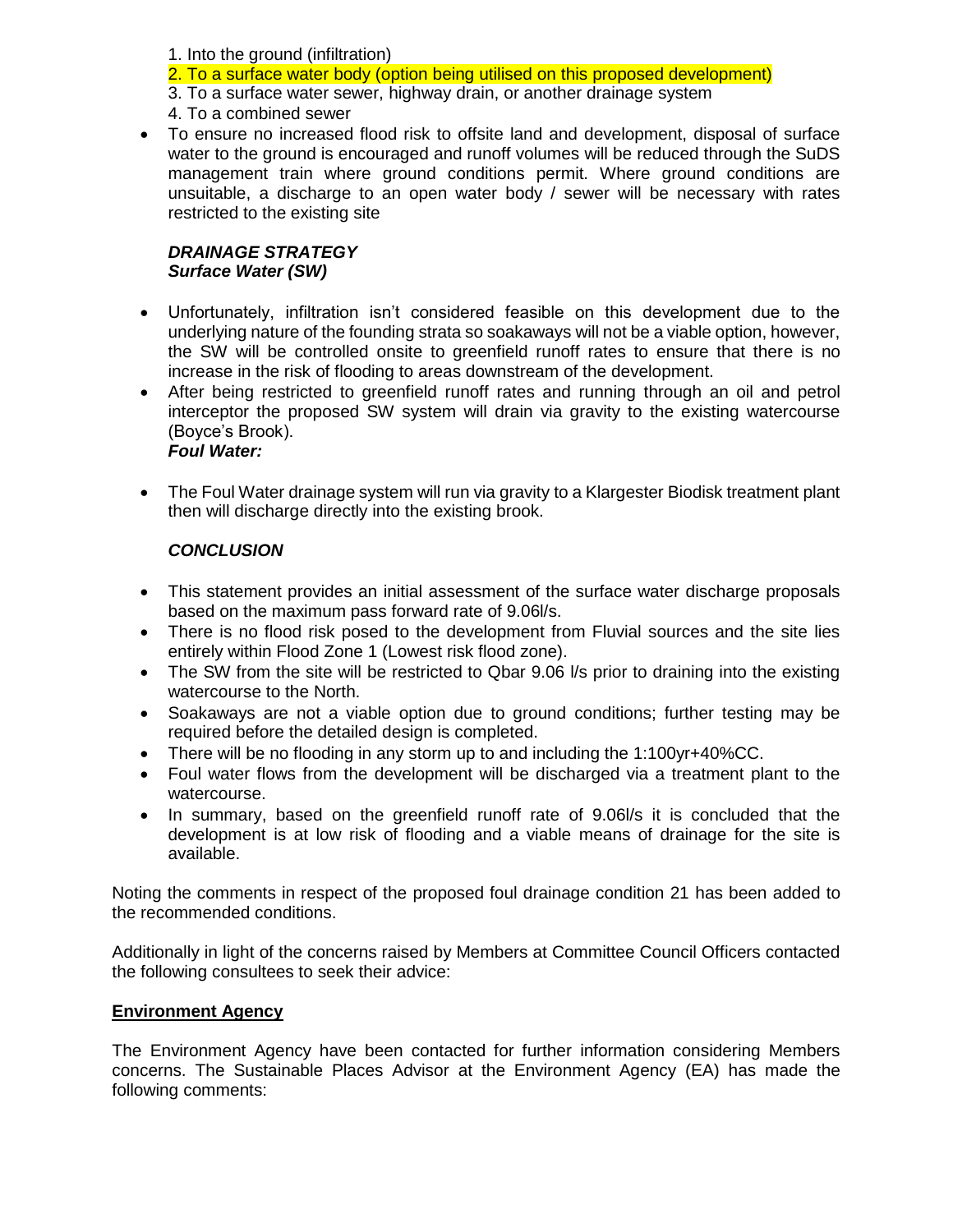- Whilst there are no EA led schemes planned for flood defences in Ribchester in the programme for the next three years the Agency have agreed to assist a local group, who are investigating the possibility of commissioning their own flood defences, in their attempts to find funding to enable their scheme to be undertaken.
- With regards to the planning application in question, the EA used the Flood Map for Planning which is based on the most accurate modelling they hold for the area. There is no development proposed in the Q100 plus climate change extent. The revised application clearly indicates that the development site excludes any areas in Flood Zone 3. The EA therefore have no grounds to assume that the building of the proposed scheme will have any localised or wider effect on flood risk in the area.
- The development is proposed in Flood Zone 1 which means it is suitable for development.
- The surface water drainage scheme for the site is proposing the use of a soakaway, which in effect mimics what would happen if there were no buildings on the site, and therefore it should not present any increase in quantity or speed of return to watercourses in the area.
- In conclusion, there are no fluvial flood reasons to suggest that the development should not go ahead, and the EA would be unable to offer any support on flood risk grounds should the applicant decide to appeal.

## **Lancashire County Council (Lead Local Flood Authority)**

Whilst LCC are not statutory consultees on this type of application they have been contacted to relay Members concerns and seeks their thoughts on the proposed development. The Senior Flood Risk Officer at LCC has provided a copy of their updated advice  $(9<sup>th</sup>$  July 2021) and suggested that the following advice notes should be applied:

| <b>Advice note</b>                           | Reason                                                                                                                                                                                                                                             |
|----------------------------------------------|----------------------------------------------------------------------------------------------------------------------------------------------------------------------------------------------------------------------------------------------------|
| Ordinary watercourse                         | There is an ordinary watercourse (Boyce's Brook) located along the<br>north eastern boundary of the site.                                                                                                                                          |
| Area at Risk of<br>Surface Water<br>Flooding | The latest surface water flood maps show an area of high surface<br>water flood risk along the north eastern boundary of the site. There is<br>also an area of high surface water flood risk in the land directly east<br>of the application site. |

Considering these comments suggested condition 4 has been amended and an additional informative added.

Members will note that the site is located within Flood Zone 1 and no objections on flood risk grounds have been received. The suggested conditions will seek to ensure that a suitable drainage system is put into place as part of the development which takes into account the site conditions, and this addresses the points made by the consultees above. As such the recommendation remains to approve the proposed development.

#### **RECOMMENDED: That the application be APPROVED subject to the following conditions:**

1. The development must be begun not later than the expiration of three years beginning with the date of this permission.

 REASON: Required to be imposed pursuant to section 91 of the Town and Country Planning Act 1990 as amended by Section 51 of the Planning and Compulsory Purchase Act 2004.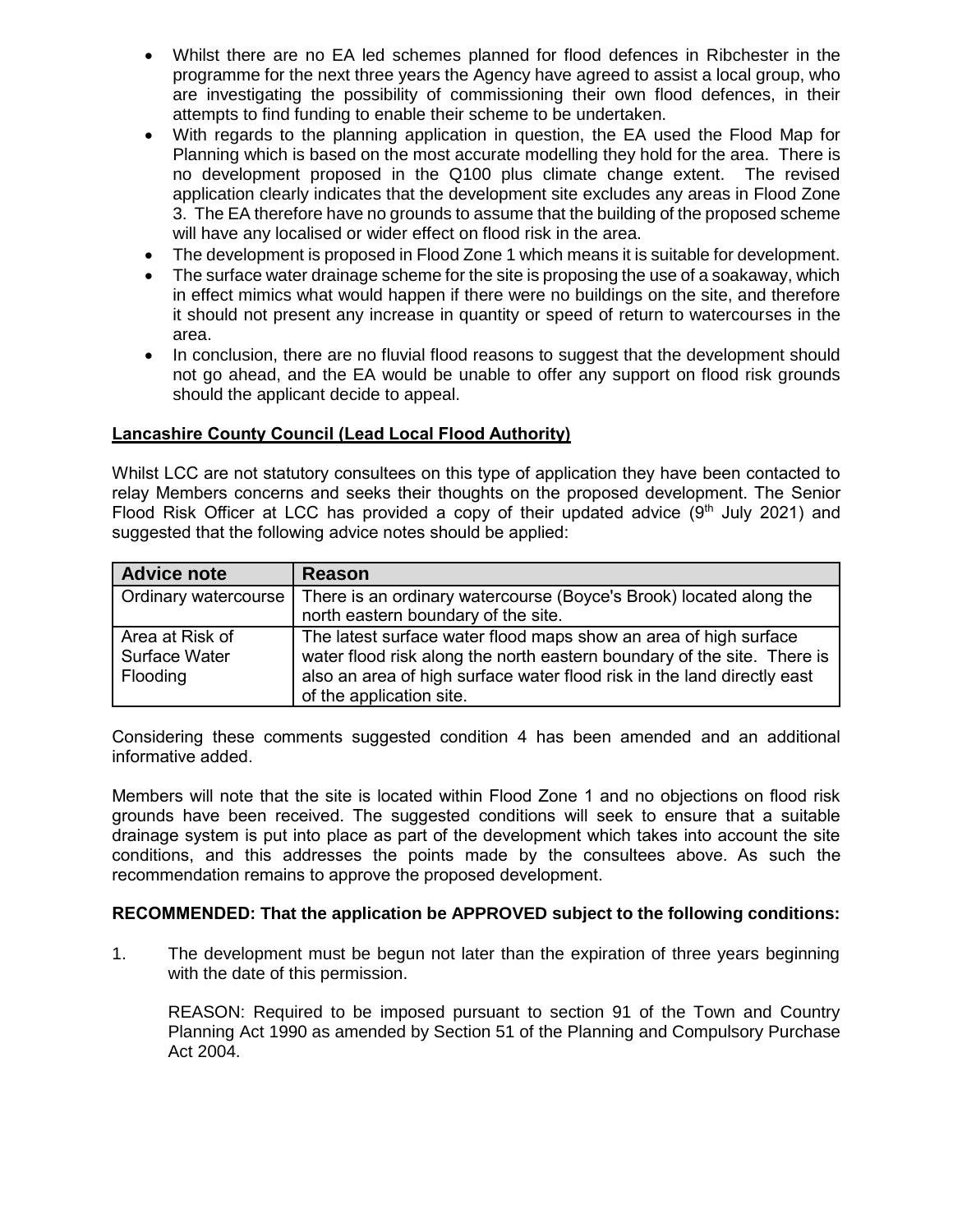2. Unless explicitly required by condition within this consent, the development hereby permitted shall be carried out in complete accordance with the proposals as detailed on drawings:

Site Location Plan: Dwg no 21/55/6 Site Layout: Dwg no 21/55/5B Proposed Building Plan: Dwg no 21/55/3

REASON: For the avoidance of doubt and to clarify which plans are relevant to the consent.

3. The external facing materials, detailed on the approved plans, shall be used and no others substituted.

REASON: To ensure that the materials to be used are appropriate to the locality.

- 4 Prior to the commencement of the development the following shall be submitted to and approved in writing by the Local Planning Authority:
	- i. A drainage scheme and layout to show how surface water will be sustainably managed
	- ii. Use of sustainable drainage systems to manage surface water from the additional impermeable surfaces resulting from the proposals

The drainage scheme must include:

- (i) Evidence that the National Planning Practice Guidance (NPPG) hierarchy has been followed and the proposed scheme in accordance with the hierarchy- the following drainage hierarchy should be investigated by the developer when considering a surface water sustainable drainage system and that surface water runoff should be discharged as high up the following hierarchy of drainage options as reasonably practical:
	- 1. into the ground (infiltration); or
	- 2. to a surface water body; or
	- 3. to a surface water sewer, highway drain, or another drainage system; or
	- 4. to a combined sewer
- (ii) A restricted rate of discharge of surface water agreed with the local planning authority (if it is agreed that infiltration is discounted by the investigations); and
- (iii) A timetable for its implementation.

The approved scheme shall also be in accordance with the Non-Statutory Technical Standards for Sustainable Drainage Systems (March 2015) or any subsequent replacement national standards. The development hereby permitted shall be carried out only in accordance with the approved drainage scheme and timetable for implementation.

REASON: To promote sustainable development, secure proper drainage and to manage the risk of flooding and pollution.

5. Foul and surface water shall be drained on separate systems.

REASON: To secure proper drainage and to manage the risk of flooding and pollution.

6. Before the access is used for vehicular purposes that part of the access extending from the highway boundary for a minimum distance of 10m into the site shall be appropriately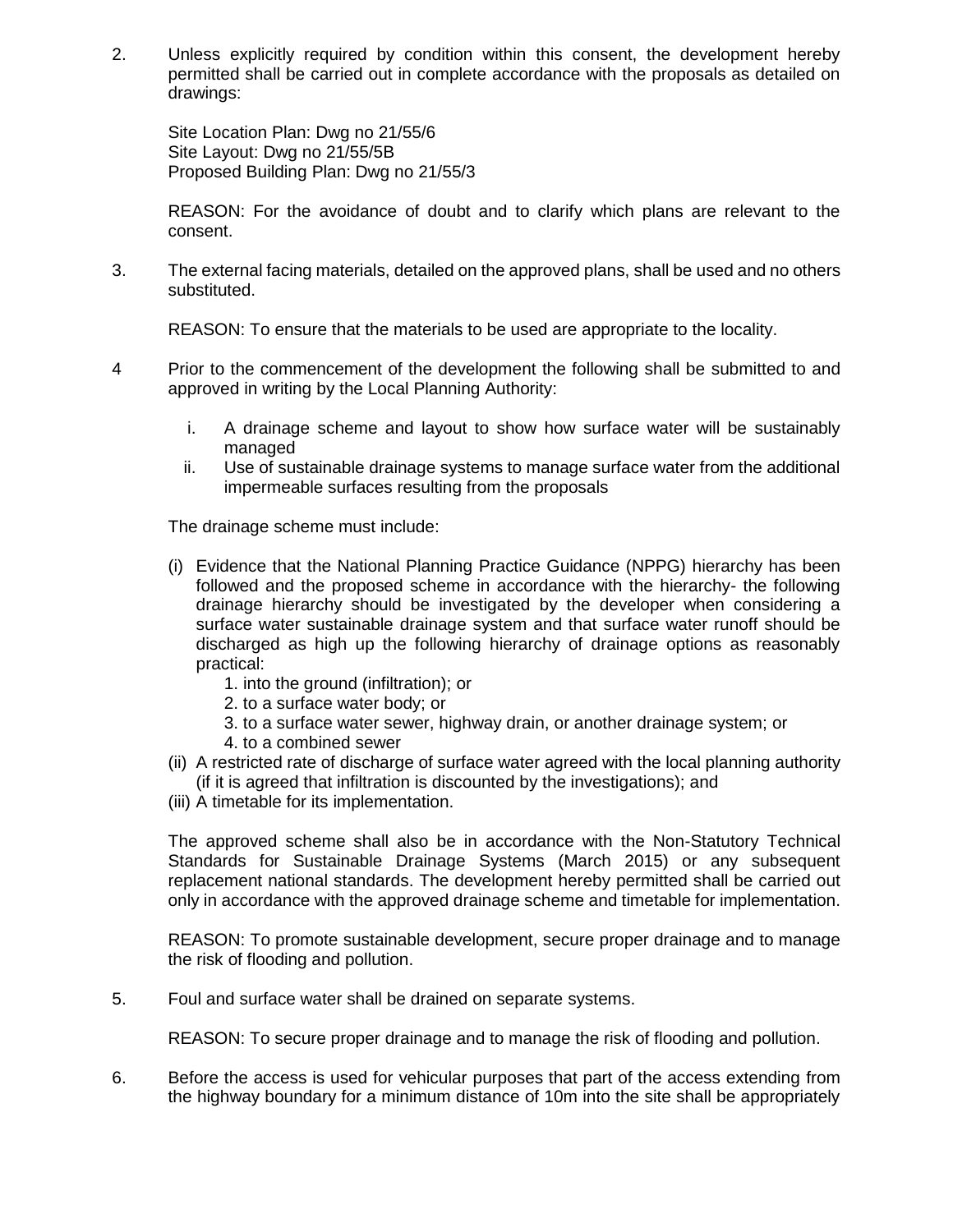paved using a permeable form of bitumen macadam, concrete, block paviours, or other approved materials.

REASON: To prevent loose surface material from being carried on to the public highway thus causing a potential source of danger to other road users.

7. Before the access is used for vehicular purposes, any gateposts erected at the sites point of access with Preston Road shall be positioned behind the nearside edge of an established field boundary hedge line with associated gates opening away from the highway.

REASON: To permit vehicles to pull clear of the carriageway when entering the site and to assist visibility.

8. The proposed access from the site to Preston Road shall be constructed to a (minimum) width of 7 metres and this width shall be maintained for a minimum distance of 10 metres measured back from the nearside edge of Preston Road carriageway vehicle running lanes.

REASON: To enable vehicles to enter and leave the premises without conflict, unhindered & in a safe manner without causing a hazard to other road users.

9. No part of the development hereby approved shall commence until a scheme for the construction of the off-site works of highway improvement (namely an improved metaled and kerbed vehicular drop crossing) has been submitted to, and approved by, the Local Planning Authority. The off-site works shall be implemented in accordance with the approved plans prior to the use of any part of the development hereby approved.

REASON: In order to satisfy the Local Planning Authority and Highway Authority that the final details of the highway scheme/works are acceptable before work commences on site.

10 The parking facilities shown on the plans hereby approved shall be surfaced and made available in accordance with the approved plans prior to the use of the building; such parking facilities shall thereafter be permanently retained for that purpose (notwithstanding the Town and Country Planning (General Permitted Development) Order 2015).

REASON: In the interest of highway safety and to ensure adequate parking is available within the site.

11. The siting, details of the construction and design of external refuse recycling/bin stores shall be submitted to and approved in writing by the Local Planning Authority prior to their construction. The duly approved facilities shall be made available for use before the development hereby approved is first occupied and retained thereafter.

REASON: To ensure the provision of satisfactory facilities for the storage of refuse and recycling and in the interest of visual amenity.

12. The landscaping proposals hereby approved (Drawing: Site Layout amended plan received 29.07.21) shall be implemented in the first planting season following occupation or use of the development, whether in whole or part and shall be maintained thereafter for a period of not less than 10 years to the satisfaction of the Local Planning Authority.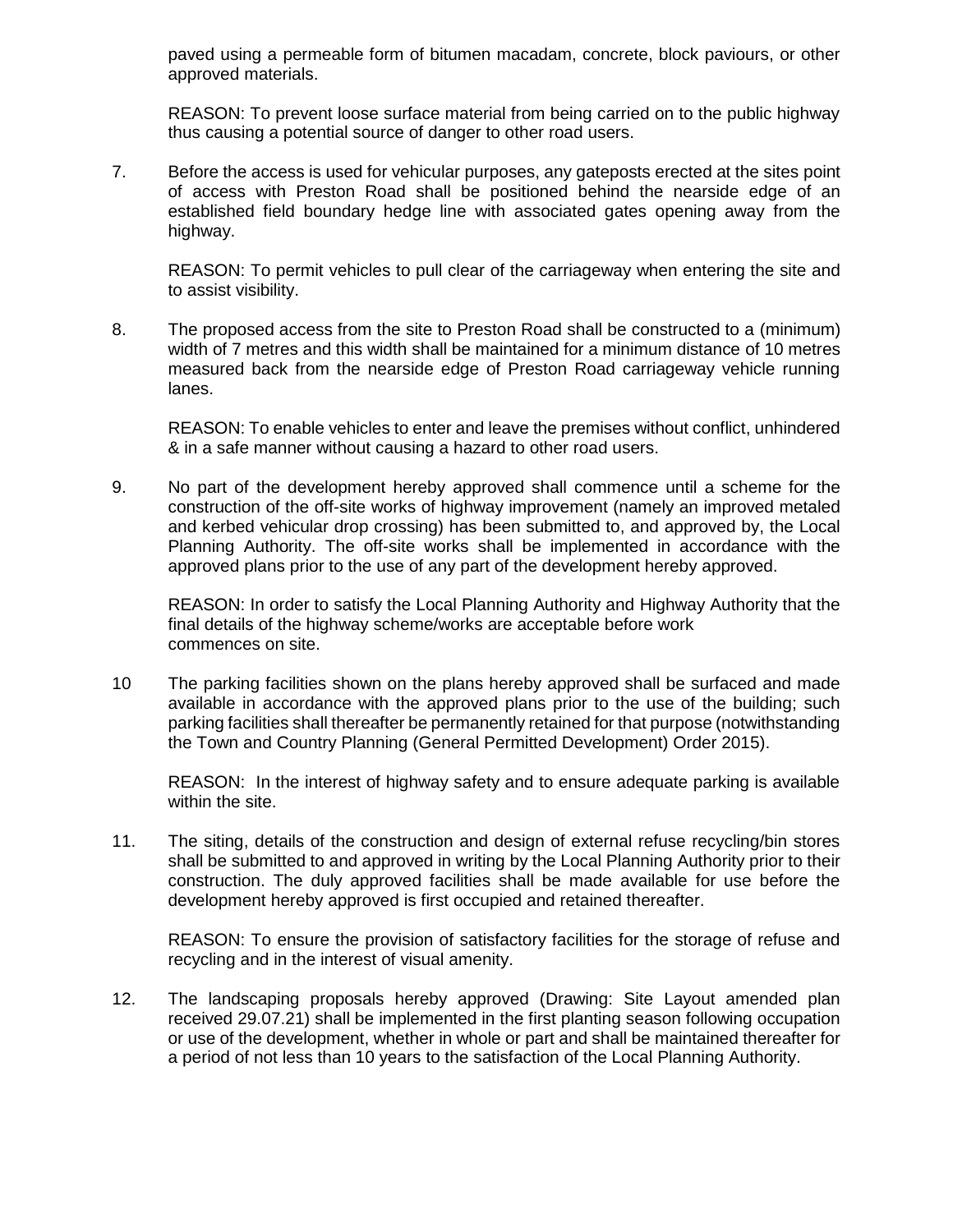This maintenance shall include the replacement of any tree or shrub which is removed, or dies, or is seriously damaged, or becomes seriously diseased, by a species of similar size to those originally planted.

All trees/hedgerow shown as being retained within the approved details shall be retained as such in perpetuity.

REASON: To ensure the proposal is satisfactorily landscaped and trees/hedgerow of landscape/visual amenity value are retained as part of the development.

13. Each holiday unit hereby approved shall not be let to or occupied by the owner, any one person or group of persons for a combined total period exceeding 28 days in any one calendar year and in any event shall not be used as a unit of permanent accommodation or any individual(s) sole place of residence.

The owner shall maintain a register of all guests of each unit of accommodation hereby approved at all times and shall be made available for inspection by the Local Planning Authority on request. For the avoidance of doubt the register shall contain:

- the name and address of the owner's permanent residence (where they pay Council tax and/ or are registered to vote and keep the majority of their possessions);
- the name and address (permanent residence) of main guest who made the booking together with dates of occupation.

For the avoidance of doubt permanent residence is where the owner/ guest pay Council tax and/or are registered to vote and keep the majority of their possessions.

REASON: The permission relates to the provision of holiday accommodation. The condition is necessary to define the scope of the permission hereby approved and to ensure that the development promotes sustainable tourism and contributes to the area's economy.

14. No development shall take place, until a construction management plan and transport routing plan has been submitted to and approved in writing by the Local Planning Authority.

The approved statement/plan shall be adhered to throughout the construction period. It shall provide for:

- The parking of vehicles of site operatives and visitors
- The loading and unloading of plant and materials
- The storage of plant and materials used in constructing the development
- The erection and maintenance of security hoarding
- Wheel washing facilities
- Measures to control the emission of dust and dirt during construction
- A scheme for recycling/disposing of waste resulting from demolition and construction works
- Details of working hours
- How deliveries during construction will be managed
- Routing of delivery vehicles to/from site and manoeuvring within the site to ensure vehicles are able to enter/leave in forward gear.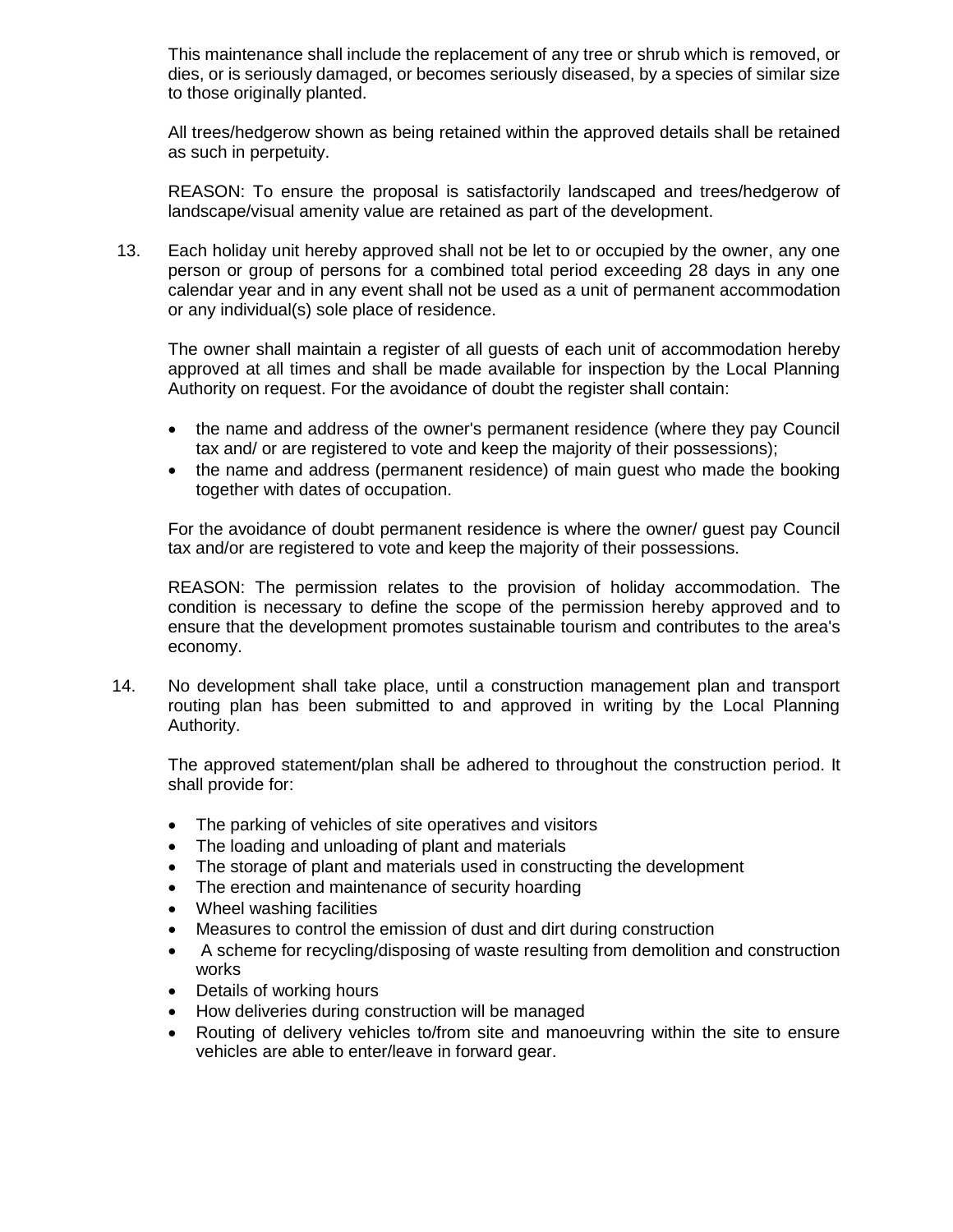REASON: to minimise the impact of construction on existing residents in the vicinity of the site.

15. No external lighting shall be installed on site unless details of such lighting, including the intensity of illumination and predicted lighting contours, have been first submitted to, and approved in writing by, the Local Planning Authority prior to first occupation/use of the site. Any external lighting that is installed shall accord with the details so approved.

REASON: In the interests of the amenity of the area.

16. In accordance with the recommendations detailed within the Protected Species Report prepared by Tyrer Ecological Consultants LTD dated June 2021 details of the proposed ecological mitigation to include 2 bat boxes and 2 breeding bird boxes on trees within the boundary of the site shall be submitted to and approved in writing by the Local Planning Authority before the hereby approved building and lodges are first occupied. The agreed mitigation shall be installed prior to the building and lodges hereby approved being first brought in to use and retained in perpetuity thereafter.

REASON: In the interests of biodiversity and to ensure that there are no adverse impacts on protected species.

17. Notwithstanding the provisions The Town and Country Planning (Use Classes) (Amendment) (England) Order 2015, or any equivalent Order following the revocation and re-enactment thereof (with or without modification), the accommodation building hereby approved shall only be used for snail breeding and distribution and associated education building and for no other purpose.

REASON: For the avoidance of doubt, and to avoid an over-intensive use and to ensure that the development remains compatible with the character of the area and the intensity and frequency of usage remains proportionate to the use hereby approved.

18. No waste/ snails from the heliciculture development hereby approved shall be disposed of within the application site or the wider area.

REASON: To avoid snails impacting on the biodiversity of the area and/ or creating a nuisance

19. The development hereby permitted shall be designed so that the rating levels for cumulative noise from external plant and equipment shall not exceed the existing background noise level (LA90) at the external façade of any noise sensitive premises, as assessed in accordance with British Standard 4142(2014) or any subsequent replacement national standards. Alternative levels and monitoring locations may be used subject to the prior agreement of the Local Planning Authority.

REASON: In the interests of the amenity of the area.

- 20. Prior to first use of the holiday accommodation hereby approved, precise details of the proposed means of management and operation of the site shall be submitted to and approved in writing by the Local Planning Authority. Thereafter the site shall be operated in strict accordance with the approved details. This shall include details of the following:
	- 1) The means by which entry to the site would be restricted only to persons who had previously booked to be at the site.